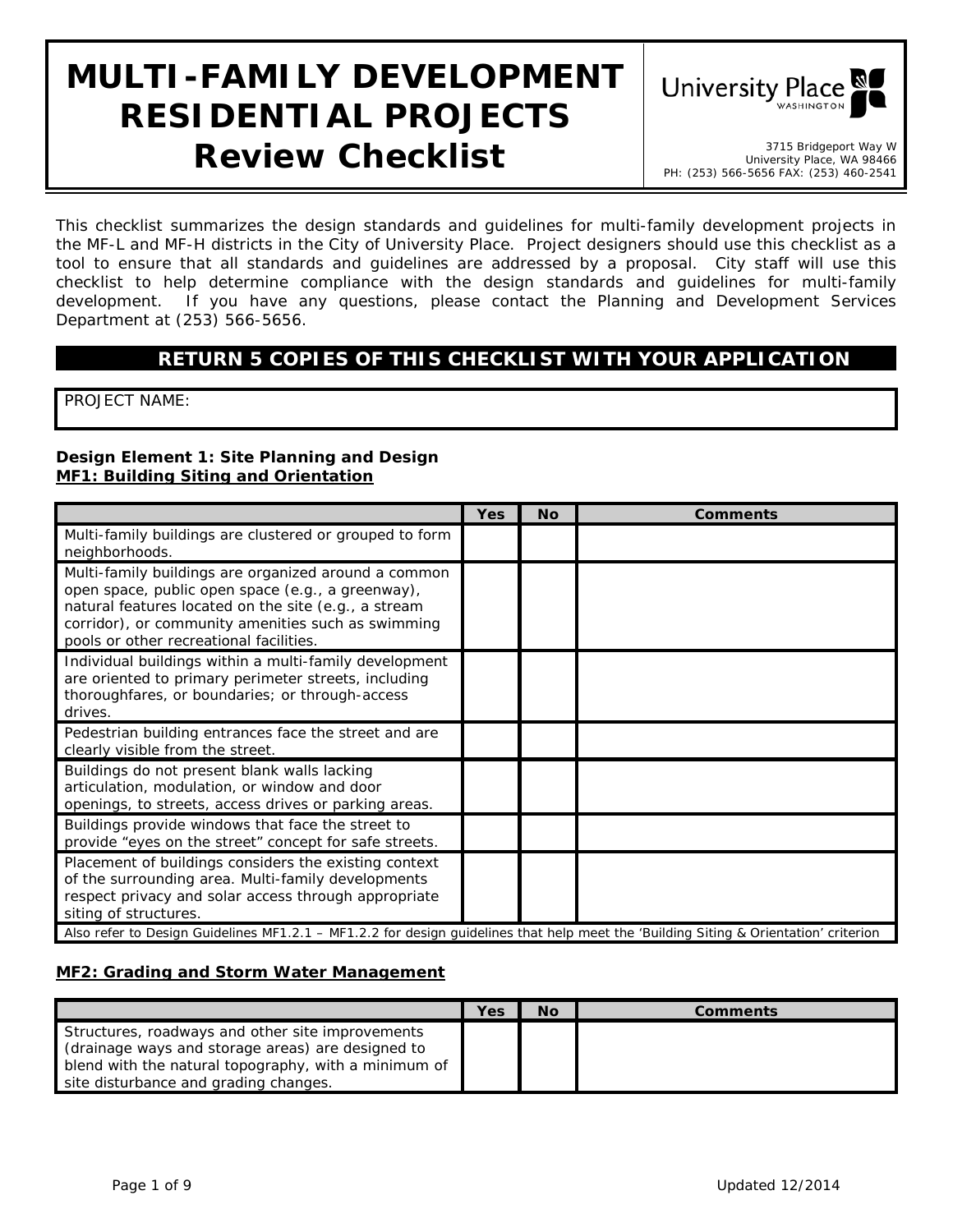| Low Impact Development (LID) techniques are used to<br>the extent practicable, as determined by a<br>development site's soil characteristics, to maximize<br>storm water infiltration within the site and minimize<br>the amount of storm water that is transferred off-site. |  |  |  |  |
|-------------------------------------------------------------------------------------------------------------------------------------------------------------------------------------------------------------------------------------------------------------------------------|--|--|--|--|
| Storm water ponds are designed as a landscape<br>amenity and planted with grass or native plants.                                                                                                                                                                             |  |  |  |  |
| Storm water ponds are not fenced, and do not exceed<br>a 4 horizontal to 1 vertical slope.                                                                                                                                                                                    |  |  |  |  |
| Filling and grading is in accordance with UPMC 13.25<br>and the King County Surface Water Design Manual<br>(KCSWDM) to control storm water runoff impacts to<br>adjacent properties.                                                                                          |  |  |  |  |
| Also refer to Design Guidelines MF2.2.1 - MF2.2.5 for design guidelines that help meet the 'Grading & Storm Water Management'<br>criterion                                                                                                                                    |  |  |  |  |

## **MF3: Parking**

|                                                                                                                                                                                                                                                                                                                                  | Yes | Νo | <b>Comments</b> |
|----------------------------------------------------------------------------------------------------------------------------------------------------------------------------------------------------------------------------------------------------------------------------------------------------------------------------------|-----|----|-----------------|
| Carports, parking areas and parking structures are<br>internalized in building groupings or oriented away<br>from street frontage.                                                                                                                                                                                               |     |    |                 |
| Parking areas and freestanding parking structures<br>(detached garages or carports) do not occupy more<br>than 30 percent of each public street frontage.<br>Freestanding parking structures that are visible from<br>public streets are sited to be perpendicular to the<br>street to reduce visual impacts on the streetscape. |     |    |                 |
| Total number of required parking spaces is broken up<br>into smaller "blocks" of parking, with no more than 10<br>parking spaces per parking block.                                                                                                                                                                              |     |    |                 |
| Parking garages and driveways do not dominate the<br>streetscape and substantially diminish or eliminate on-<br>street parking.                                                                                                                                                                                                  |     |    |                 |
| Also refer to Design Guidelines MF3.2.1 – MF3.2.3 for design guidelines that help meet the 'Parking' criterion                                                                                                                                                                                                                   |     |    |                 |

# **MF4: Common Open Spaces**

|                                                                                                                                                                                                                                                                            | Yes | <b>No</b> | <b>Comments</b> |
|----------------------------------------------------------------------------------------------------------------------------------------------------------------------------------------------------------------------------------------------------------------------------|-----|-----------|-----------------|
| New development sets aside a percentage of the net<br>site acreage as common open space for the use and<br>enjoyment of the development's residents. The<br>minimum amount of open space (as a percentage of<br>net land area) is 17%.                                     |     |           |                 |
| Open space areas are clearly identified on the<br>development plan. Common outdoor spaces shall<br>provide at least 6 amenities from the design standards<br>list to accommodate a variety of ages and activities.                                                         |     |           |                 |
| To the maximum extent practicable, common open<br>space land is compact and contiguous unless the land<br>is used as a continuation of an existing greenway,<br>trail, or other linear park, or unless specific<br>topographic features require a different configuration. |     |           |                 |
| Common open space is organized to create integrated<br>systems of open space that connect with open space,<br>parks, schools, etc.                                                                                                                                         |     |           |                 |
| Common open space is accessible to all residents of<br>the development.                                                                                                                                                                                                    |     |           |                 |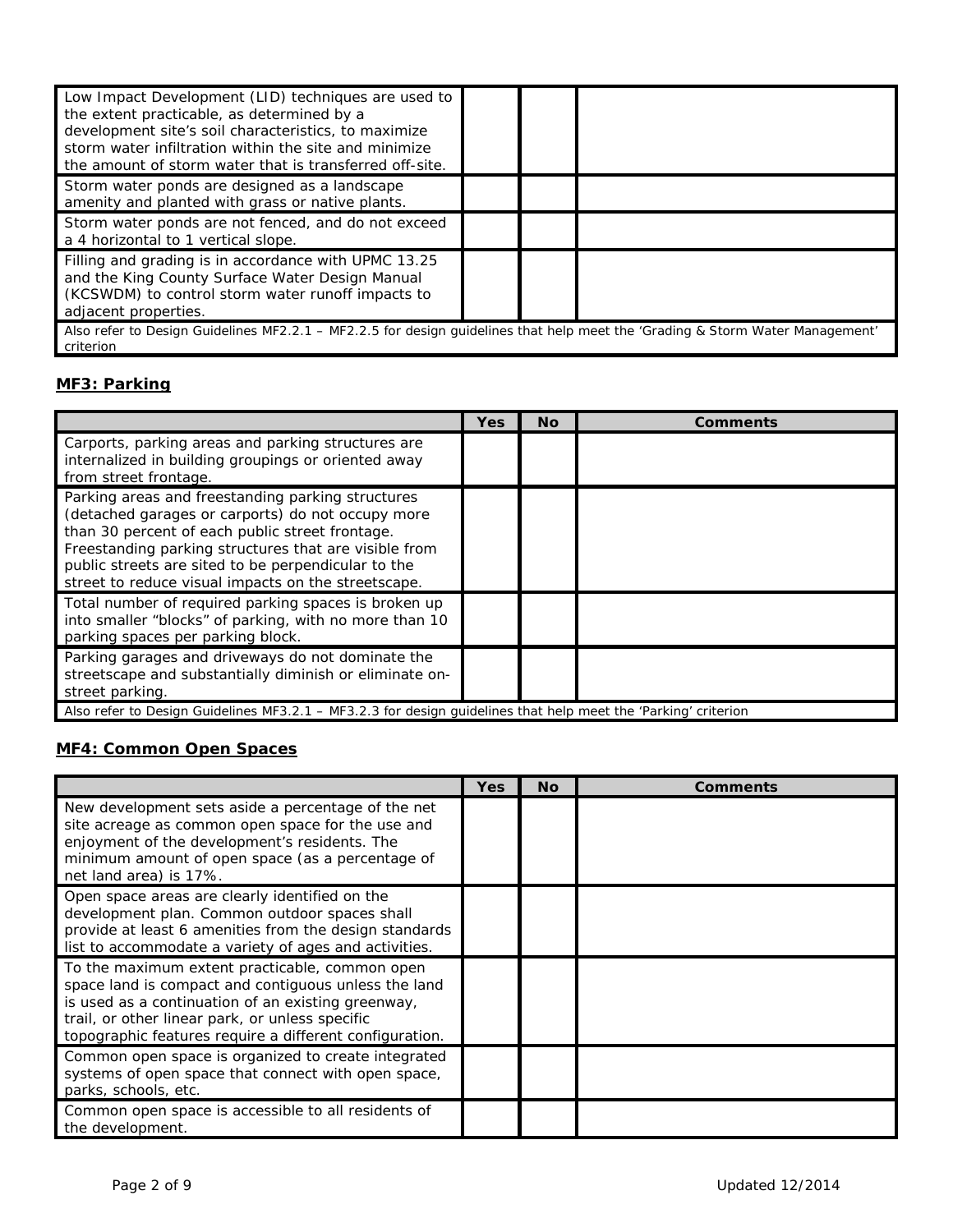| A variety of common open spaces is provided<br>throughout the neighborhood in the form of parks,<br>common greens, pocket parks, and pedestrian<br>easements. |  |  |  |  |
|---------------------------------------------------------------------------------------------------------------------------------------------------------------|--|--|--|--|
| Where common open space is bordered by private rear<br>or side yards, opaque fences and walls are not erected<br>in such yards bordering the open space.      |  |  |  |  |
| Also refer to Design Guidelines MF4.2.1 – MF4.2.2 for design guidelines that help meet the 'Common Open Spaces' criterion                                     |  |  |  |  |

#### **MF5: Accessory Structures**

|                                                                                                                                                                                                                                                                             | Yes | Nο | <b>Comments</b> |
|-----------------------------------------------------------------------------------------------------------------------------------------------------------------------------------------------------------------------------------------------------------------------------|-----|----|-----------------|
| The design of mailboxes and mailbox enclosures is<br>consistent with the architectural style of the<br>development and matches the colors and materials of<br>other onsite buildings.                                                                                       |     |    |                 |
| Mailboxes are clustered and lockable consistent with<br>U.S. Postal Services (USPS) standards.                                                                                                                                                                              |     |    |                 |
| Trash enclosures are of sufficient size to house the<br>number and size of trash bins and containers needed<br>to accommodate the waste generated by the building<br>user, including, trash, cardboard, cans and bottles,<br>food waste, green waste and other recyclables. |     |    |                 |
| Trash enclosures are integrated into the site plan to<br>minimize enclosure visibility and accommodate truck<br>access.                                                                                                                                                     |     |    |                 |
| Trash enclosures are constructed of durable materials<br>and the color, texture, and architectural detailing is<br>consistent with the overall site and building design.                                                                                                    |     |    |                 |
| Backflow prevention devices are included in the plans<br>for design review and are screened from public view<br>by the use of landscaping, berms, low walls and other<br>such screening devices.                                                                            |     |    |                 |
| Also refer to Design Guidelines MF5.2.1 – MF5.2.7 for design quidelines that help meet the 'Accessory Structures' criterion                                                                                                                                                 |     |    |                 |

# **MF6: Signage**

|                                                                                                                                                                                                                          | Yes | <b>No</b> | <b>Comments</b> |
|--------------------------------------------------------------------------------------------------------------------------------------------------------------------------------------------------------------------------|-----|-----------|-----------------|
| Signage contributes to the development's identity as a<br>unique environment. Professionally designed, creative<br>signage is strongly encouraged, especially for internal<br>directions and building identification.    |     |           |                 |
| Clear legible entry signage is provided to identify the<br>development. Internal circulation signage and visitor<br>parking areas are also clearly indicated.                                                            |     |           |                 |
| Building numbers and individual unit numbers are<br>readily visible from the nearest street or access way,<br>in a consistent location, well lit at night, and<br>compatible with the overall design of the development. |     |           |                 |
| Also refer to Design Guidelines MF6.1 - MF6.3 for design guidelines that help meet the 'Signage' criterion                                                                                                               |     |           |                 |

#### **Design Element 2: Building Design MF7: Mass, Scale and Form**

|                                                                                                                                                       | Yes | Νo | Comments |
|-------------------------------------------------------------------------------------------------------------------------------------------------------|-----|----|----------|
| Multi-family building designs incorporate visually<br>heavier and more massive elements at the building<br>base, and lighter elements above the base. |     |    |          |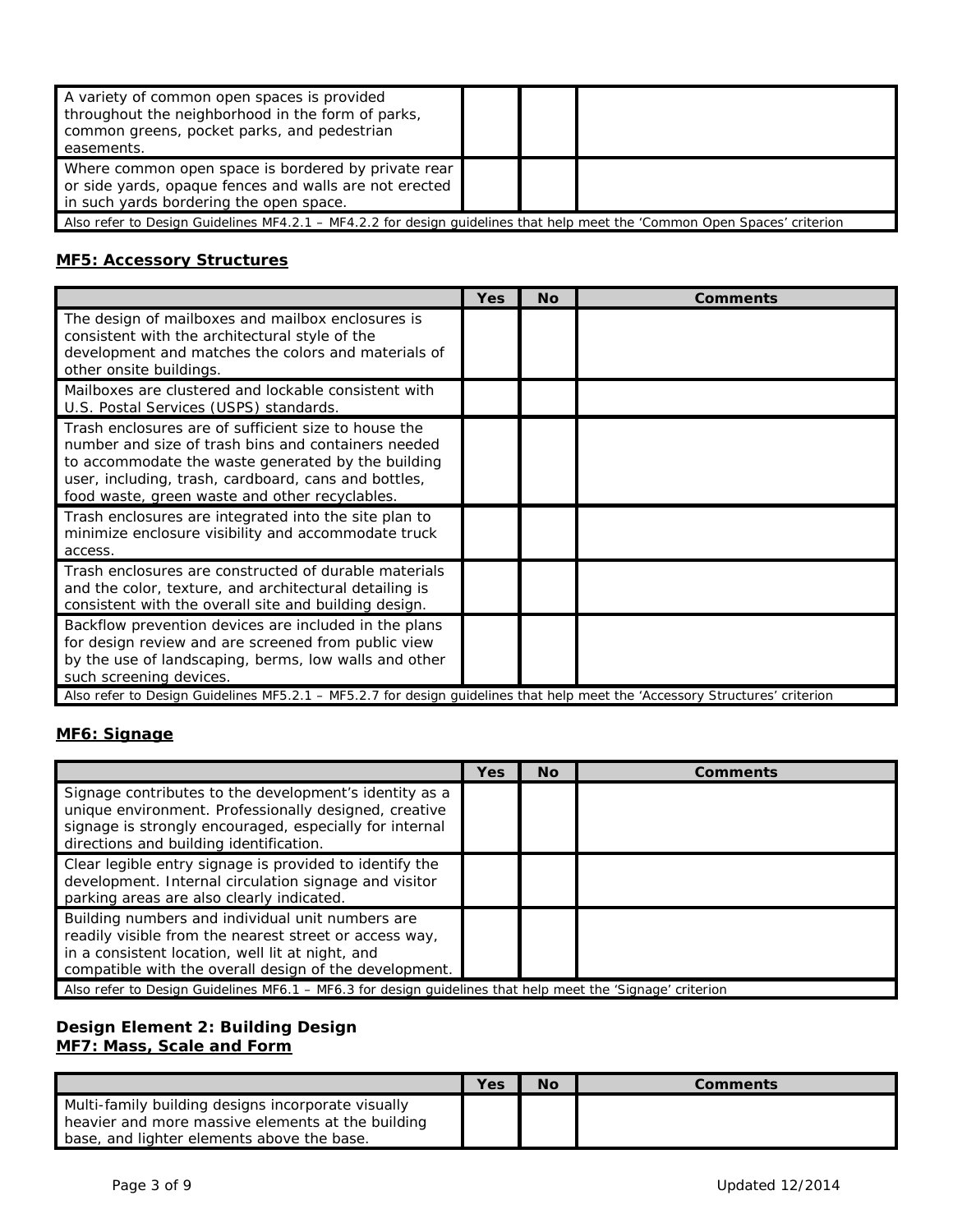| The massing of larger residential buildings is broken<br>down to convey a sense of "home", and give<br>individuality to each unit that lies within it.                                                         |  |  |
|----------------------------------------------------------------------------------------------------------------------------------------------------------------------------------------------------------------|--|--|
| Building massing is subdivided into portions or<br>segments compatible with the adjacent residential<br>scale.                                                                                                 |  |  |
| Façades of long buildings are architecturally<br>subdivided into shorter segments every 25 to 50 feet.                                                                                                         |  |  |
| Each vertical module of units incorporate architectural<br>features that help to individually distinguish them,<br>such as wall breaks, projections, distinct color<br>schemes and individual roof treatments. |  |  |
| Roof profiles define the form, scale and proportion of<br>the building and reduce bulk.                                                                                                                        |  |  |
| Also refer to Design Guidelines MF7.2.1 – MF7.2.3 for design guidelines that help meet the 'Mass, Scale & Form' criterion                                                                                      |  |  |

## **MF8: Architectural Style**

|                                                                                                                            | Yes | <b>No</b> | <b>Comments</b> |
|----------------------------------------------------------------------------------------------------------------------------|-----|-----------|-----------------|
| The architectural style of the building enhances the<br>character of the neighborhood.                                     |     |           |                 |
| The architectural form of the building is carefully<br>designed to articulate the style of the building.                   |     |           |                 |
| Also refer to Design Guidelines MF8.2.1 – MF8.2.2 for design quidelines that help meet the 'Architectural Style' criterion |     |           |                 |

## **MF9: Façade and Entries**

|                                                                                                                                                                                                                                                                                                                                                                                                                                                | <b>Yes</b> | <b>No</b> | <b>Comments</b> |
|------------------------------------------------------------------------------------------------------------------------------------------------------------------------------------------------------------------------------------------------------------------------------------------------------------------------------------------------------------------------------------------------------------------------------------------------|------------|-----------|-----------------|
| All building entries adjacent to a collector or residential<br>(local) public street or to a public street or private<br>drive with on-street parking are pedestrian-scaled.<br>Pedestrian-scaled entries are those that provide an<br>expression of human activity or use in relation to<br>building size. Doors, windows, entranceways, and<br>other features such as corners, setbacks, and offsets<br>are used to create pedestrian scale. |            |           |                 |
| Buildings with long façades use design techniques to<br>break up long continuous building walls, reduce the<br>architectural scale of the building and add visual<br>interest.                                                                                                                                                                                                                                                                 |            |           |                 |
| Fronts of buildings are articulated through the use of<br>bays, insets, balconies, porches, or stoops related to<br>entrances and windows.                                                                                                                                                                                                                                                                                                     |            |           |                 |
| When there are common entries, they are clearly<br>identifiable and visible from the street, with well<br>defined walkways from pedestrian routes to building<br>entries.                                                                                                                                                                                                                                                                      |            |           |                 |
| Front yards include an entrance sequence between the<br>sidewalk and the building including elements such as<br>trellises, site furnishings, low hedges, landscaped<br>borders, and special paving.                                                                                                                                                                                                                                            |            |           |                 |
| Façades facing streets are not dominated by garage<br>doors and driveways, or present blank walls lacking<br>articulation, modulation, or window and door<br>openings.<br>Also refer to Design Guidelines MF9.2.1 - MF9.2.2 for design guidelines that help meet the 'Façades & Entries' criterion                                                                                                                                             |            |           |                 |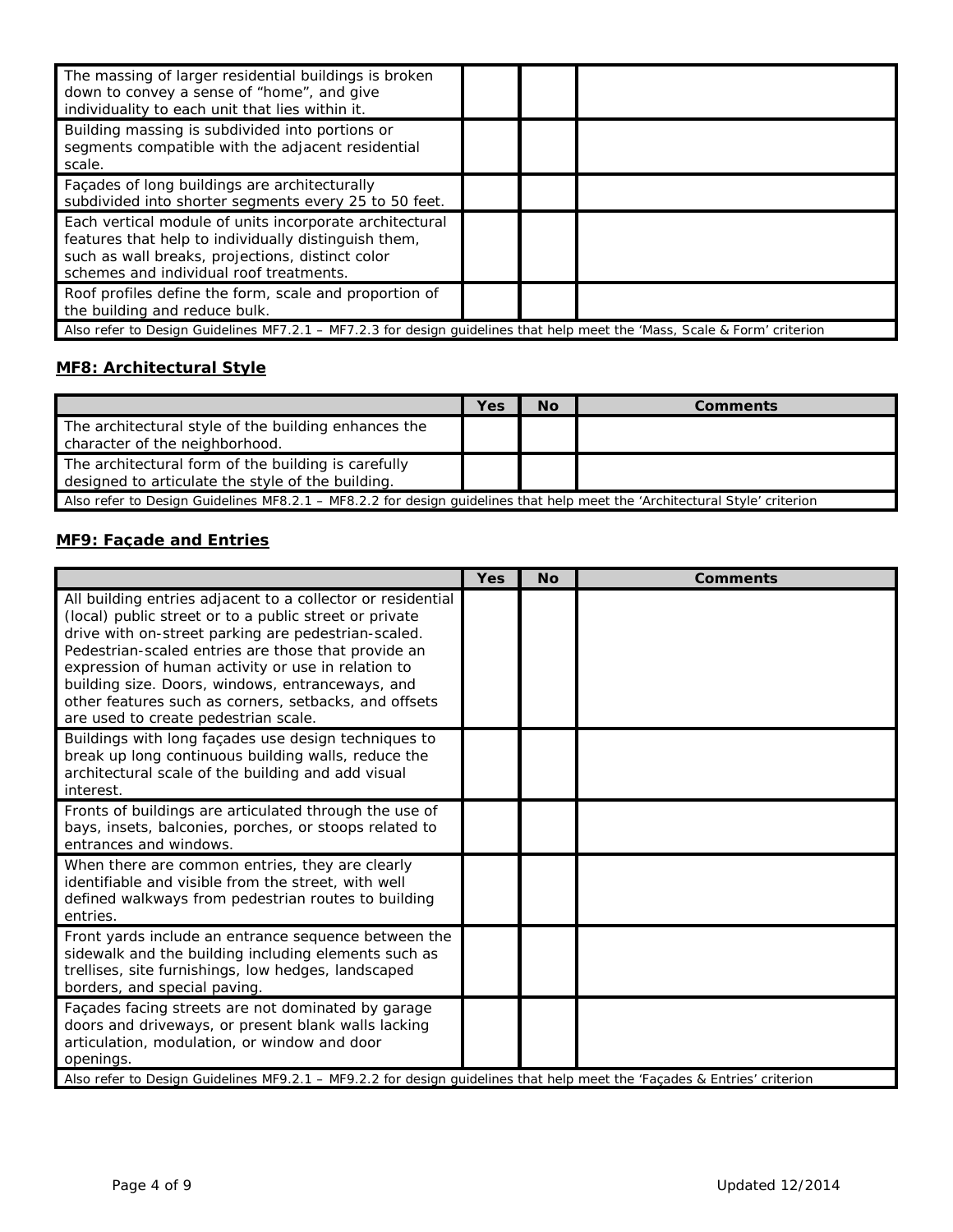#### **MF10: Windows and Doors, Porches and Balconies**

|                                                                                                                                                      | Yes | <b>No</b> | Comments |
|------------------------------------------------------------------------------------------------------------------------------------------------------|-----|-----------|----------|
| All multi-family building elevations contain windows,<br>except when necessary to assure privacy for adjacent<br>property owners.                    |     |           |          |
| All windows within a building and across a façade<br>relate in design, operating type, proportions and trim.                                         |     |           |          |
| Windows are used as architectural elements that add<br>relief to the facade and wall surface.                                                        |     |           |          |
| Windows employ design details, if appropriate to the<br>architecture, such as mullions, to break the scale of<br>the façade into smaller components. |     |           |          |
| Also refer to Design Guidelines MF10.2.1 - MF10.2.8 for design guidelines that help meet the 'Windows & Doors, Porches &<br>Balconies' criterion     |     |           |          |

#### **MF11: Materials and Colors**

|                                                                                                                                                                                         | Yes | No | <b>Comments</b> |
|-----------------------------------------------------------------------------------------------------------------------------------------------------------------------------------------|-----|----|-----------------|
| Consistent pattern and application of exterior<br>materials is used on new buildings and additions in<br>order to enhance the appearance and character in the<br>existing neighborhood. |     |    |                 |
| The combination of materials on a building façade is<br>appropriate to its style and design.                                                                                            |     |    |                 |
| Also refer to Design Guidelines MF11.2.1 – MF11.2.6 for design quidelines that help meet the 'Materials & Colors' criterion                                                             |     |    |                 |

#### **MF12: Roof Design**

|                                                                                                                                                                                                                                                                                                        | <b>Yes</b> | <b>No</b> | Comments |  |
|--------------------------------------------------------------------------------------------------------------------------------------------------------------------------------------------------------------------------------------------------------------------------------------------------------|------------|-----------|----------|--|
| Roof materials relate to the design and architectural<br>style of the building.                                                                                                                                                                                                                        |            |           |          |  |
| Pitched roofs on multi-family buildings have a<br>minimum slope ratio of 6:12.                                                                                                                                                                                                                         |            |           |          |  |
| On buildings where sloping roofs are the predominant<br>roof type, each building has a variety of roof forms.<br>For instance, a gable or hip configuration is used with<br>complimentary sheds, dormers, and other minor<br>elements. Other roof forms will be considered on a<br>case-by-case basis. |            |           |          |  |
| Roof forms are designed to correspond and denote<br>building elements and functions such as entrances and<br>arcades.                                                                                                                                                                                  |            |           |          |  |
| Also refer to Design Guidelines MF12.2.1 for design guidelines that help meet the 'Roof Design' criterion                                                                                                                                                                                              |            |           |          |  |

#### **Design Element 3: Lighting MF13: Lighting Design**

|                                                                                                                                                                                                                 | Yes | <b>No</b> | Comments |
|-----------------------------------------------------------------------------------------------------------------------------------------------------------------------------------------------------------------|-----|-----------|----------|
| Exterior lighting is designed as an integral part of the<br>building and landscape design.                                                                                                                      |     |           |          |
| Site plans and architectural plans include the location<br>of fixtures, their design and nature and level of the<br>illumination they will provide.                                                             |     |           |          |
| Illumination levels are provided to address security<br>concerns, especially for parking lots, pedestrian paths,<br>outdoor gathering spaces, at building entries and any<br>other pedestrian accessible areas. |     |           |          |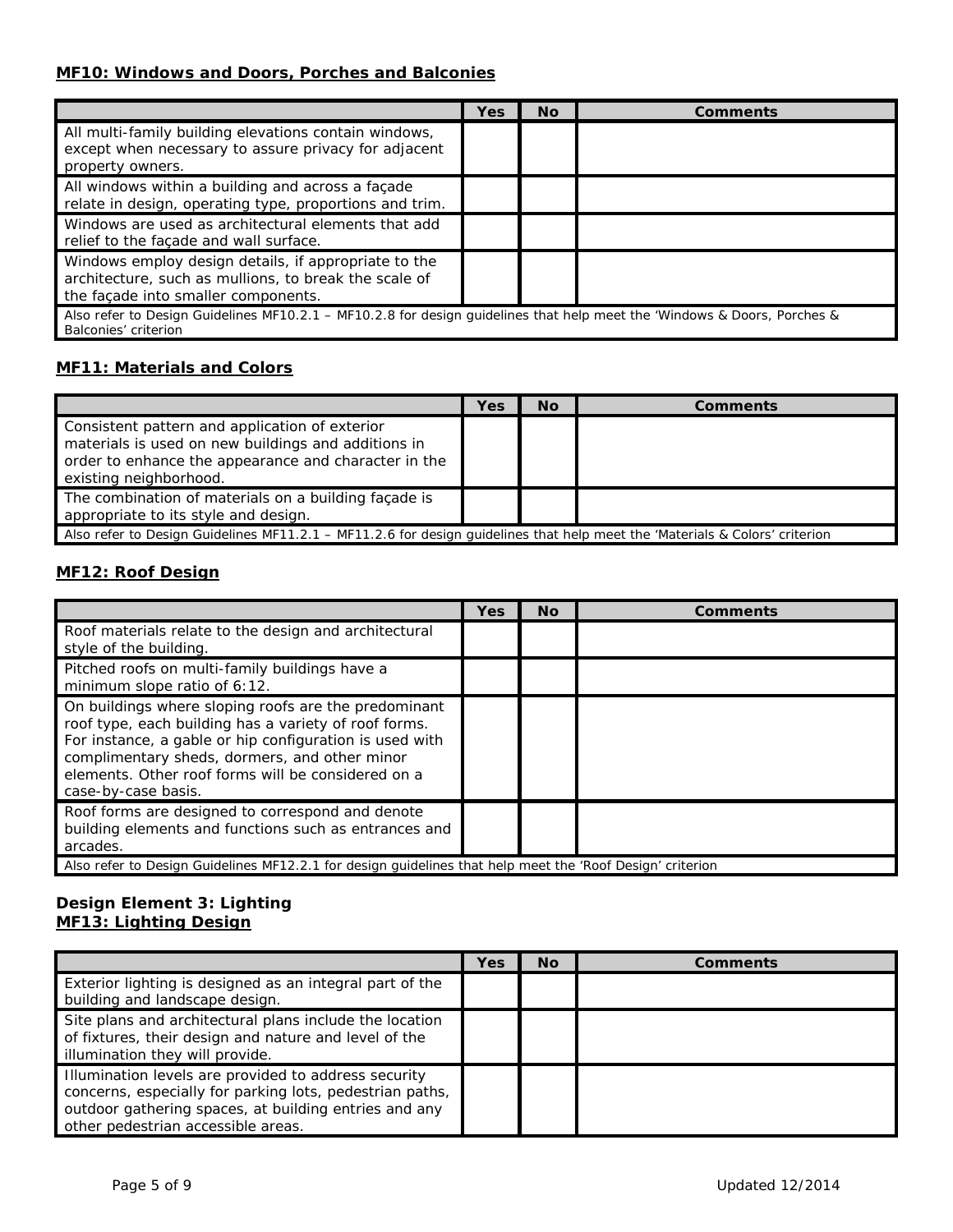| The height of luminaries is in scale with the building<br>and site design and in no case shall the height exceed<br>16 feet in height from grade.                                                      |  |  |  |
|--------------------------------------------------------------------------------------------------------------------------------------------------------------------------------------------------------|--|--|--|
| The light source for externally illuminated signs is<br>positioned so that light does not shine directly on<br>adjoining properties, cause glare, or shine in the eyes<br>of motorists or pedestrians. |  |  |  |
| Also refer to Design Guidelines MF13.2.1 – MF13.2.11 for design quidelines that help meet the 'Lighting Design' criterion                                                                              |  |  |  |

#### **Landscaping Design Element L1: General Landscape Design**

|                                                                                                                                                                                         | Yes | No. | <b>Comments</b> |  |
|-----------------------------------------------------------------------------------------------------------------------------------------------------------------------------------------|-----|-----|-----------------|--|
| Landscaping is an integral part of the overall site<br>design, rather than functioning as a camouflage for<br>unused or unusable spaces or poor architectural<br>design.                |     |     |                 |  |
| Larger, more mature plant materials are used as much<br>as possible to ensure that some immediate effect on<br>the project's appearance will be attained within 2<br>years of planting. |     |     |                 |  |
| All landscaped public or common areas and front yard<br>landscaping within a development have automatic<br>irrigation systems or xeriscape concepts to ensure<br>plant survival.        |     |     |                 |  |
| Also refer to Design Guidelines L1.2.1 – L1.2.10 for design quidelines that help meet the 'General Landscape Design' criterion                                                          |     |     |                 |  |

#### **L2: Yard Landscape Design**

|                                                                                                                                                                                                                   | <b>Yes</b> | <b>No</b> | <b>Comments</b> |
|-------------------------------------------------------------------------------------------------------------------------------------------------------------------------------------------------------------------|------------|-----------|-----------------|
| Front yard landscaping reinforces other design<br>elements of the home through the use of vines on<br>trellises, hedges, or low fences or walls.                                                                  |            |           |                 |
| Fences and hedges are not placed near neighborhood<br>streets, access lanes, or alleyways in such a way to<br>create a safety or entering sight distance concern and<br>they complement building and site design. |            |           |                 |
| Front Yard Decorative Fences: Front yard fences<br>are decorative and help to define semi-private areas in<br>the front of the building or between the building and<br>common open space area.                    |            |           |                 |
| a. The maximum height is 3 feet except that<br>decorative posts and gates may have a<br>maximum height of 4 feet.                                                                                                 |            |           |                 |
| <b>b.</b> Front yard decorative fences are located at<br>least 1 foot from sidewalks and walkways to<br>allow for planting between edge of sidewalk<br>and fence.                                                 |            |           |                 |
| Front yard decorative fences provide a balance<br>C.<br>of solid surfaces and voids, such as picket or<br>open rail fence styles.                                                                                 |            |           |                 |
| d. Front yard decorative fences are constructed<br>of wood, simulated wood, iron, masonry, or<br>steel picket or comparable. Solid privacy<br>fences, vinyl fences and chain link are<br>prohibited.              |            |           |                 |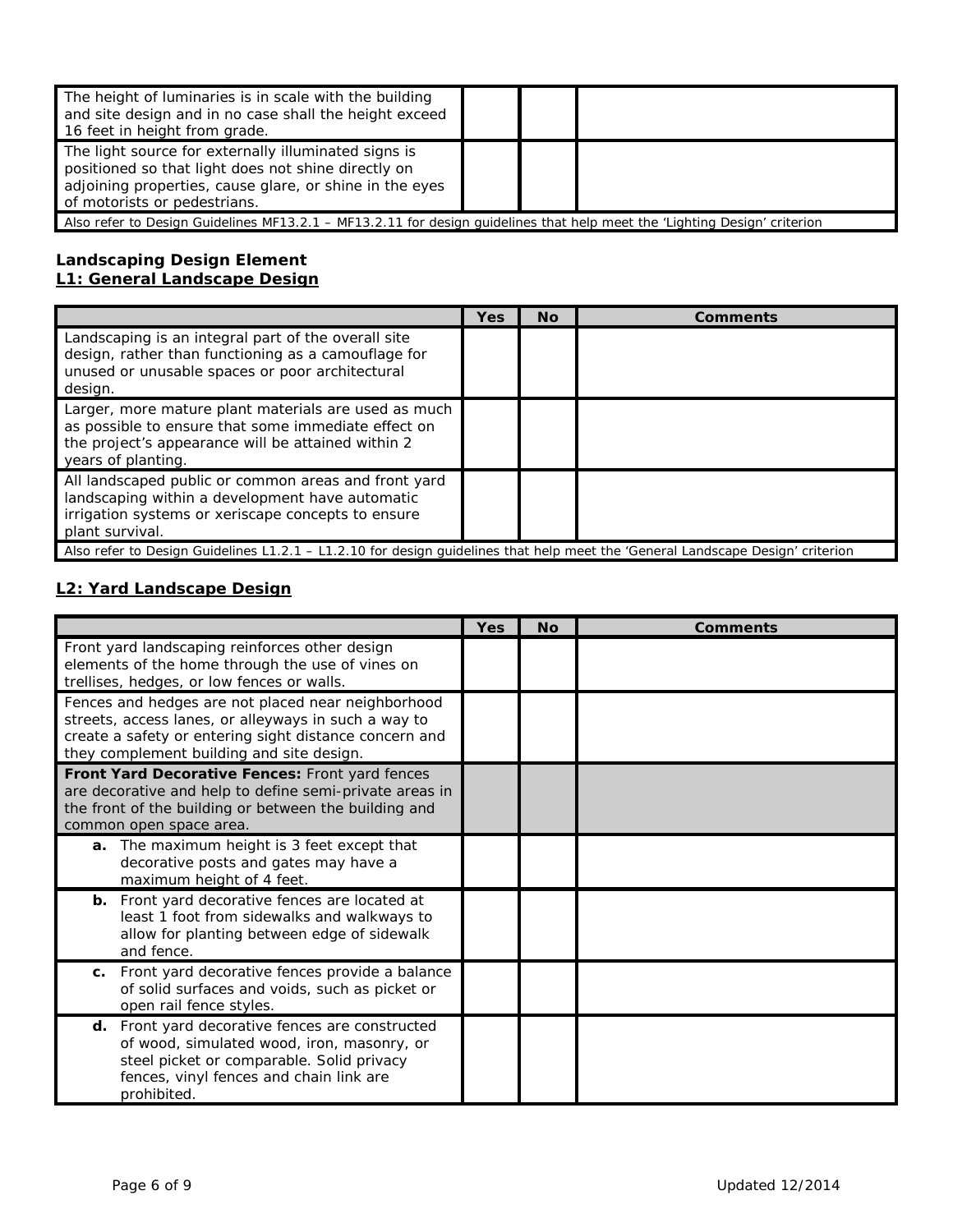| Hedges:                                                                                                                                                                                                                                                                                                                                     |  |
|---------------------------------------------------------------------------------------------------------------------------------------------------------------------------------------------------------------------------------------------------------------------------------------------------------------------------------------------|--|
| a. The maximum height of a hedge in a front<br>yard, corner side yard, or area between the<br>building and a common open space area is 3                                                                                                                                                                                                    |  |
| feet.<br>The maximum height of hedges in interior and<br>b.<br>rear yards of multi-family developments is 6<br>feet, except when located abutting a common<br>open space area the maximum may be 3 feet.                                                                                                                                    |  |
| The maximum height of hedges in rear yards<br>С.<br>of small lot developments is 6 feet, except<br>when located abutting a common open space<br>area the maximum may be 3 feet. Hedges are<br>not allowed in interior side yards in small lot<br>developments.                                                                              |  |
| Privacy Fencing: Privacy fencing is permitted in rear<br>yards and must be in character with the building's<br>architecture.                                                                                                                                                                                                                |  |
| a. The maximum height of privacy fencing is 6<br>feet, provided that portions above 4 feet are<br>visually permeable through the use of open<br>rails, ironwork, trellis or other treatment to<br>encourage interaction between neighbors.                                                                                                  |  |
| <b>b.</b> Privacy fencing adjacent to a public space is<br>set back a minimum of 1 foot from the<br>property line.                                                                                                                                                                                                                          |  |
| Planting is provided along fences that face a<br>С.<br>street or public spaces.                                                                                                                                                                                                                                                             |  |
| d. If privacy fencing is located along an alleyway,<br>a gate is provided for access to the alleyway.                                                                                                                                                                                                                                       |  |
| e. Privacy fencing is constructed of wood,<br>simulated wood, iron, masonry, steel pickets<br>or comparable. Vinyl or chain link fencing is<br>not permitted.                                                                                                                                                                               |  |
| Walls, hedges, and fences used to define outdoor<br>private spaces that are not located within a required<br>yard are a maximum of 6 feet. Portions above 4 feet in<br>height are visually permeable through the use of open<br>rails, ironwork, trellis or other treatment to encourage<br>interaction among neighbors.                    |  |
| At least 1 tree having a minimum caliper size of 2<br>inches or height of 8 feet is planted in the front yard of<br>each small lot development home that has a front yard<br>setback of 15 feet or greater unless this would conflict<br>with an approved street tree planting plan.                                                        |  |
| Shrubs:                                                                                                                                                                                                                                                                                                                                     |  |
| a. A continuous row of shrubs is planted adjacent<br>to that portion of a foundation facing a public<br>space. Spacing reflects the varying growth<br>habits of the selected species and ensures<br>effective screening of the foundation. The use<br>of a mix of species and varieties within a<br>foundation planting area is encouraged. |  |
| Shrubs have an average size of 2-gallon for<br>b.<br>native plants and 3-gallon for non-native.                                                                                                                                                                                                                                             |  |
| Entry walks have a minimum width of 3 feet.                                                                                                                                                                                                                                                                                                 |  |
| Also refer to Design Guidelines L2.2.1 - L2.2.4 for design guidelines that help meet the 'Yard Landscape Design' criterion                                                                                                                                                                                                                  |  |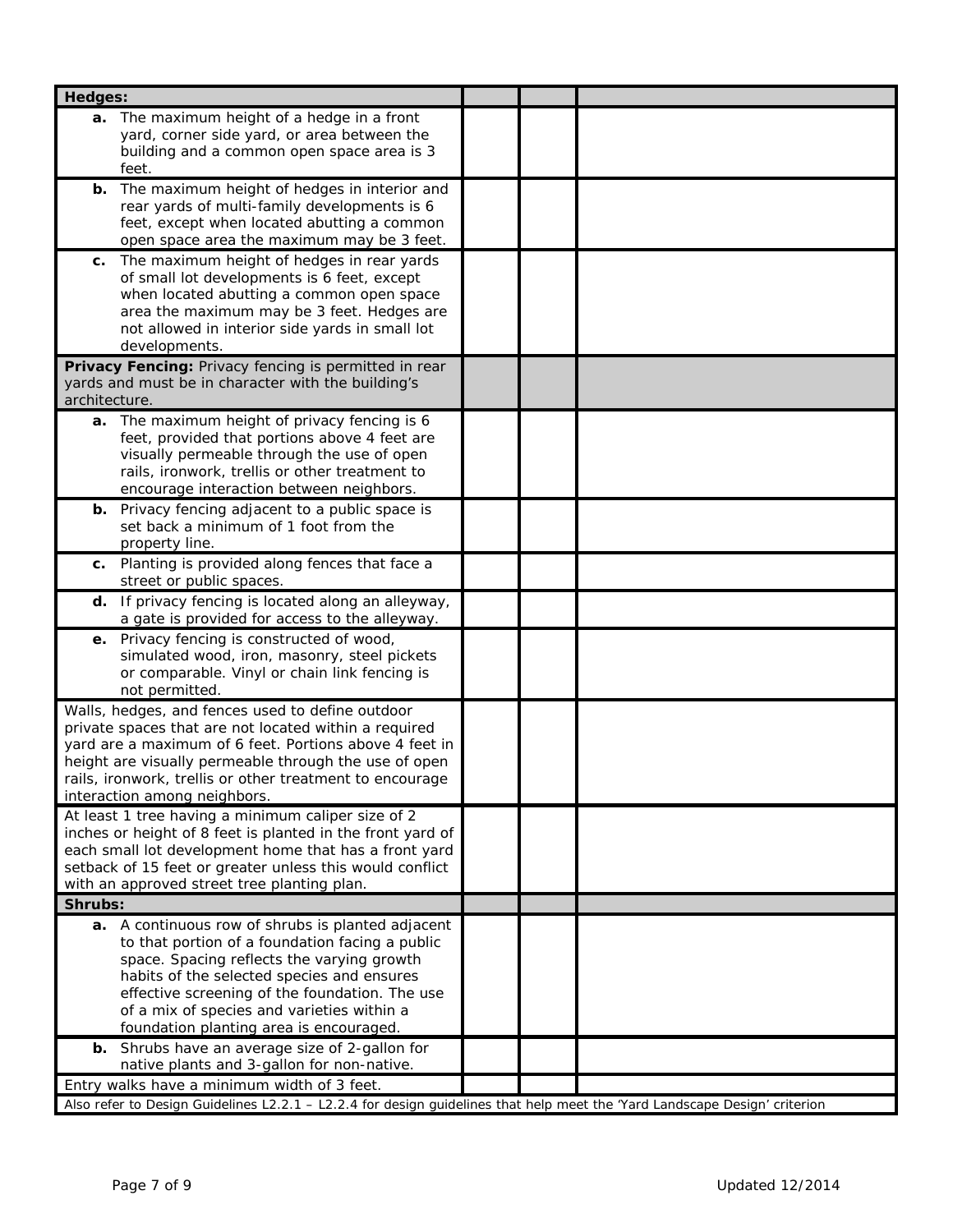## **L3: Parking Area Landscaping**

|                                                                                                                                                                                                                                                                              | Yes | <b>No</b> | Comments |
|------------------------------------------------------------------------------------------------------------------------------------------------------------------------------------------------------------------------------------------------------------------------------|-----|-----------|----------|
| All parking areas provide interior landscaping for<br>shade purposes and aesthetic enhancement.                                                                                                                                                                              |     |           |          |
| Curbed planter areas are provided at the end of each<br>parking aisle to protect parked vehicles from the<br>turning movements of other vehicles.                                                                                                                            |     |           |          |
| Parking lots are landscaped with broad branching<br>shade trees at a minimum ratio of 3 trees per 10<br>parking spaces for single-loaded stall, 6 trees per 20<br>parking spaces for double-loaded stalls and 1 tree for<br>every 3 parking spaces for smaller parking bays. |     |           |          |
| Also refer to Design Guidelines L3.2.1 - L3.2.6 for design guidelines that help meet the 'Parking Area Landscaping' criterion                                                                                                                                                |     |           |          |

## **L4: Landscaping and Planting Requirements**

|                                                                                                                                                                                                                                                                                                                                                                                                                                                           | Yes | <b>No</b> | <b>Comments</b> |
|-----------------------------------------------------------------------------------------------------------------------------------------------------------------------------------------------------------------------------------------------------------------------------------------------------------------------------------------------------------------------------------------------------------------------------------------------------------|-----|-----------|-----------------|
| Planting Calculation and Installation: If the<br>calculation of the number of plantings results in a<br>fraction of 0.5 or greater, the fraction is rounded up to<br>the next whole number. If the calculation of the<br>number of plantings results in a fraction of less than<br>0.5, the fraction is rounded down to the previous<br>whole number. Existing trees may be used to meet the<br>tree requirements in the planting calculations.<br>Parks: |     |           |                 |
|                                                                                                                                                                                                                                                                                                                                                                                                                                                           |     |           |                 |
| One 2 inch caliper or 8 foot tall canopy or<br>a.<br>ornamental tree is planted for every 2,000<br>square feet of park area.                                                                                                                                                                                                                                                                                                                              |     |           |                 |
| Shade trees are provided adjacent to play<br>$b$ .<br>structures and at other elements in the park,<br>such as sport courts and benches.                                                                                                                                                                                                                                                                                                                  |     |           |                 |
| A pathway, with a minimum width of 3 feet,<br>C.<br>connects parks to neighborhood street, access<br>lanes or other pedestrian connections.                                                                                                                                                                                                                                                                                                               |     |           |                 |
| <b>Common Greens and Pocket Parks:</b>                                                                                                                                                                                                                                                                                                                                                                                                                    |     |           |                 |
| One 2 inch caliper or 8 foot canopy or<br>a.<br>ornamental tree is planted for every 1,000<br>square feet of common green or pocket park<br>area.                                                                                                                                                                                                                                                                                                         |     |           |                 |
| The common greens and pocket parks are<br>b.<br>planted with plants that reflect the character<br>and the intended use of the greens.                                                                                                                                                                                                                                                                                                                     |     |           |                 |
| A pathway, with a minimum width of 3 feet,<br>$C_{1}$<br>connects common greens or pocket parks to<br>neighborhood streets, access lanes or other<br>pedestrian routes.                                                                                                                                                                                                                                                                                   |     |           |                 |
| Pedestrian Easements: Trees are required along all<br>pedestrian easements to provide shade.                                                                                                                                                                                                                                                                                                                                                              |     |           |                 |
| Trees have a minimum caliper of 2 inches at<br>a.<br>time of planting unless the City determines<br>that a particular species or cultivar, which is<br>available only in a smaller size, is the<br>preferred selection for a specific location.                                                                                                                                                                                                           |     |           |                 |
| Trees are spaced 20 to 30 feet on center,<br>b.<br>depending on the form and spacing<br>requirements for the selected trees.                                                                                                                                                                                                                                                                                                                              |     |           |                 |
| Trees are placed so as not to block sight<br>C.<br>distance or create a safety concern.                                                                                                                                                                                                                                                                                                                                                                   |     |           |                 |